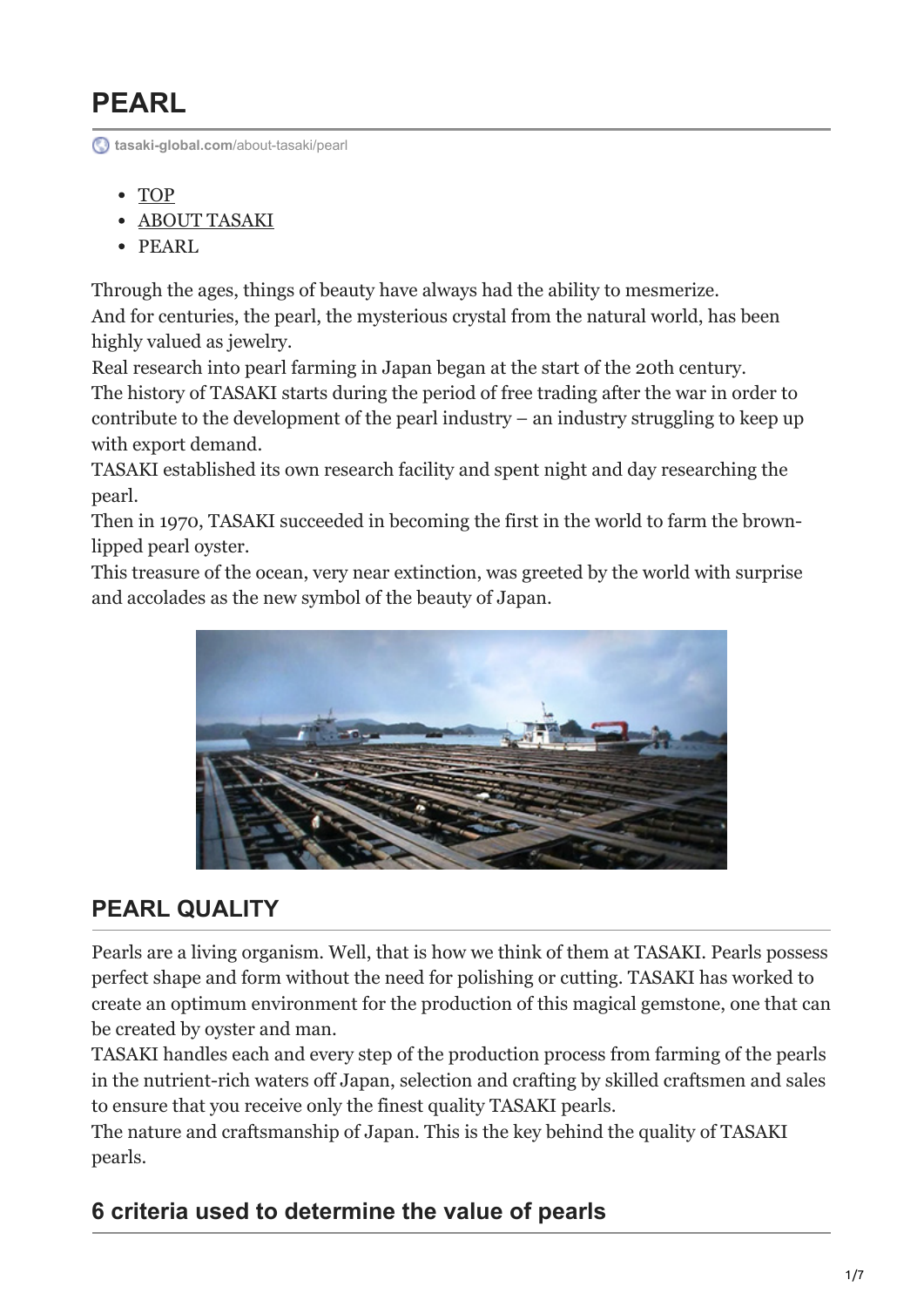Since our foundation, TASAKI has employed stringent standards for the selection of pearls used in its jewelry range based on the 6 key criteria used to determine pearl quality.

# **Nacre quality**

Nacre quality: Nacre quality refers to the thickness of the nacre layer and is the most important factor in determining pearl quality. It is not possible to achieve beautiful interference color or luster without a nacre layer of a certain thickness.

Nacre quality, luster and color are closely related and in general a thicker nacre layer will produce a superior quality pearl in terms of luster and color. TASAKI pearls are all selected based on the nacre layer, the most important factor in determining pearl quality.



### **Luster**

The brilliance of a pearl (the quality of light reflected from within the pearl itself) is referred to as luster.

| Surface brilliance  | $\therefore$ Light reflected from the surface of the pearl [gloss]<br>Example: When the surface of a pearl is eroded by sweat etc.<br>and the gloss is diminished, it can be restored to a certain point<br>by polishing |
|---------------------|--------------------------------------------------------------------------------------------------------------------------------------------------------------------------------------------------------------------------|
| Internal brilliance | : Light reflected from the internal layers of the pearl. Light<br>interference that occurs in pearls. This changes depending on<br>the thickness of the nacre layer, conformity and optical<br>transparency.             |

Luster = Internal brilliance = light interference

\* These forms of brilliance coexist to produce pearl luster.

### **Color**

Although the color of pearls is largely determined by color interference, the color and luster share a reciprocal relationship in creating their characteristic color. These two factors have a complex effect on the pearl and play a large role in determining pearl quality.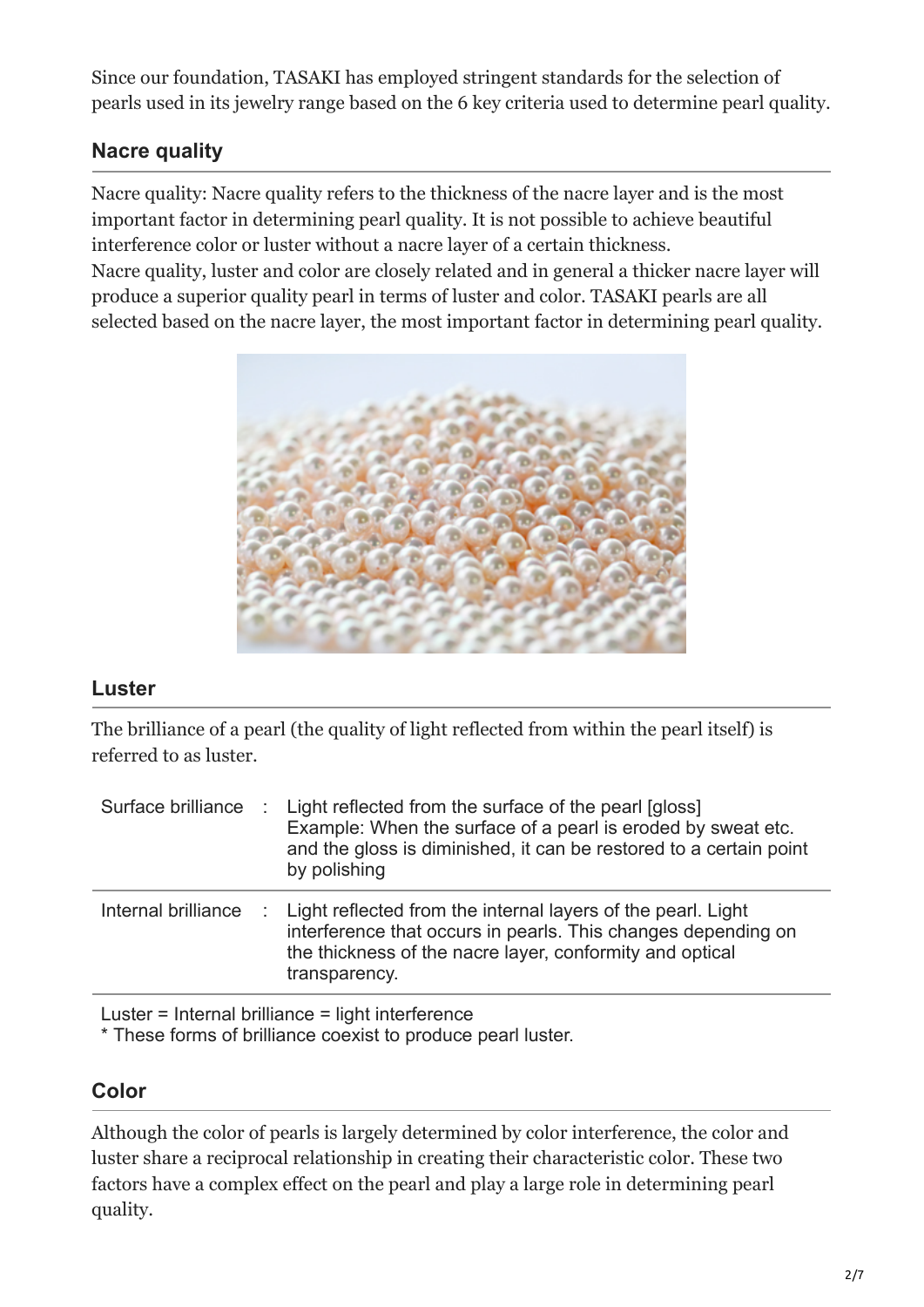### **Shape**

Pearls are generally round gems and perfectly rounds pearls are superior in quality. However, pearls come in various shapes and there are also extremely unique and beautiful gems found in the tear drop or semi-round category.

### **Blemishes**

Naturally a pearl with fewer blemishes will carry a higher value. The degree of blemishes occurring in pearls is broad, and can range from very small dimples to bumps and surface spots. TASAKI uses a grading system to select individual pearls based on their suitability for different jewelry lines.

### **Size**

Pearl size is measured in diameters and size is not directly related to nacre quality. Pearls are traded in terms of weight and because there is more demand for larger gems, when all other quality factors are the same, the larger gem will generally demand a higher price.



# **TASAKI Pearls**

**Akoya Pearls**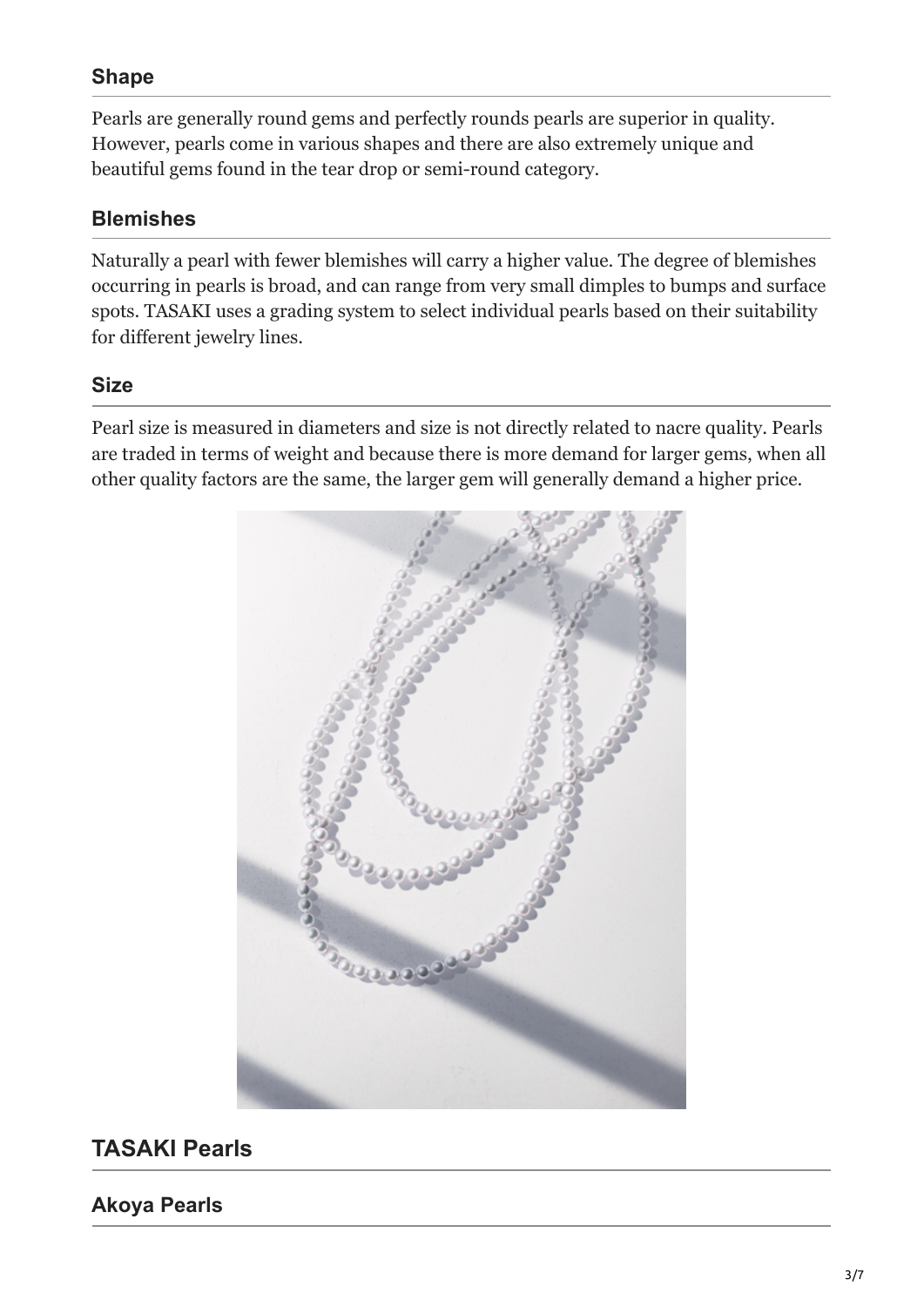Akoya pearls, known in Japan as Japanese pearls, have been loved for centuries. These pearls are symbolic of Japan and are recognized around the world. Japan is a major producer of the Akoya pearl mollusk, which forms the mother shell and live in calm inner bay waters with a water temperature ranging between 15-25℃. They are known for their stunning and elegant luster created by the delicate colors of the multilayered nacre and come in colors ranging from silver, gold, cream, pink, green and blue etc. Their shape is generally round and come in a standard size of 6-8mm.



# **South Sea Pearls**

#### **Myanmar Gold**

Myanmar Gold can be taken from the white butterfly shells inhabiting Myanmar. These shellfish from Myanmar are coloured with shiny gold on the inside, and unlike shells from other regions, the shell size is small but thick. The pearls produced from these shells produce pink and green iridescence that bring out the gold color further.

Pearls grown in this blessed natural environment have many thin, dense layers. Even when the pearl layers are thickly rolled up, there is transparency, and both beauty and volume are achieved.

Rare, high-quality Myanmar Gold. Pearls with a mysterious beauty from the sea of Myanmar.



#### **South Sea Pearls**

South Sea pearl mollusks are the largest among all pearl oysters, growing up to 20-30cm in size and are restricted to warm tropical waters, such as those off the coast of Australia. A lot of South Sea pearls grow larger than 10mm in diameter and approximately 90% of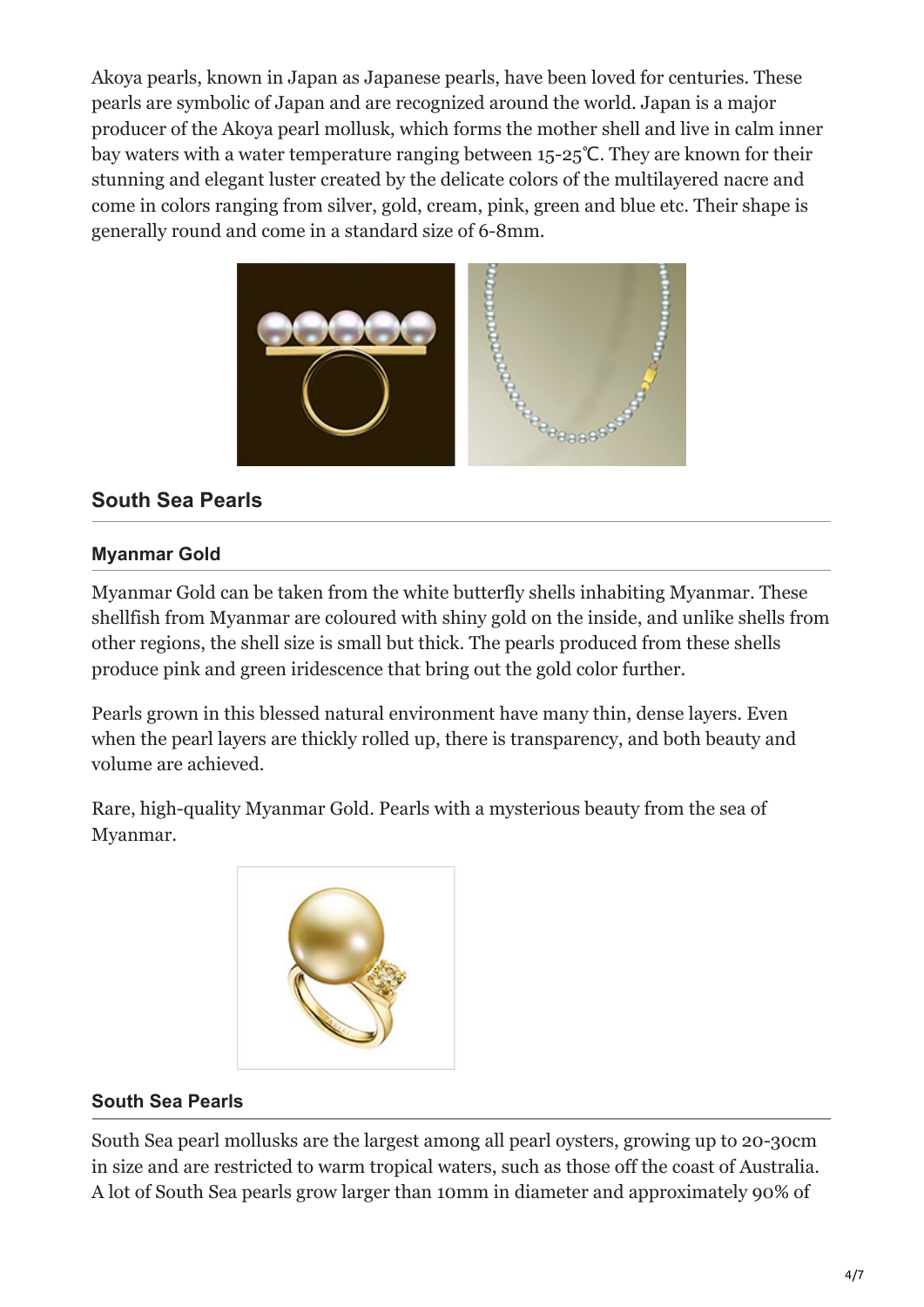all white pearls are produced in Australia and Indonesia. They have a thick nacre layer and are popular for their bright, opulent colors, including silver, white, pink and gold etc.



#### **Tahitian Pearls**

Tahitian pearl oysters are found in a wide number of areas in waters ranging from subtropical to warm water with main production areas including Micronesia, Polynesia, and Tahiti in particular. The deep coloration of Tahitian pearls, including black, green, blue and brown hues etc. and a variety of shapes, such as tear drops and baroque give them a unique charm. In particular, peacock green Tahitian pearls, colored with a stunning black-green hue like a peacock's tail, are highly sought after for their dark and mysterious luster and rare nature.



#### **Mabe Pearls**

Mabe pearls are voluminous semi-spherical pearls ranging in sizes from 10-20mm. The TASAKI Mabe pearls are known around the world for their colorful and vivid, rainbowlike hues. The population of Mabe pearl oysters, which form the mother shell, was dwindling and up until TASAKI succeeded in developing breeding techniques and started farming the oyster in 1970, the Mabe pearl was known as the 'phantom pearl' for its extraordinary rare beauty and scarcity. Mabe pearls differ from normal pearls in that a semi-circular nucleus is inserted flush against the side of the mollusk, causing the oyster to form its nacre deposits over the nucleus and against the side of the shell, forming a semi-spherical pearl.

Quality Mabe pearls have a uniquely beautiful nacre quality and a strong, penetrating luster. In addition to the rainbow-like colors, blue and brownish colors are also popular and various shapes can be achieved, including tear drops and hearts, by altering the shape of the nucleus. The characteristic flat bottom of the pearls create a snug fit, especially when set into larger designs.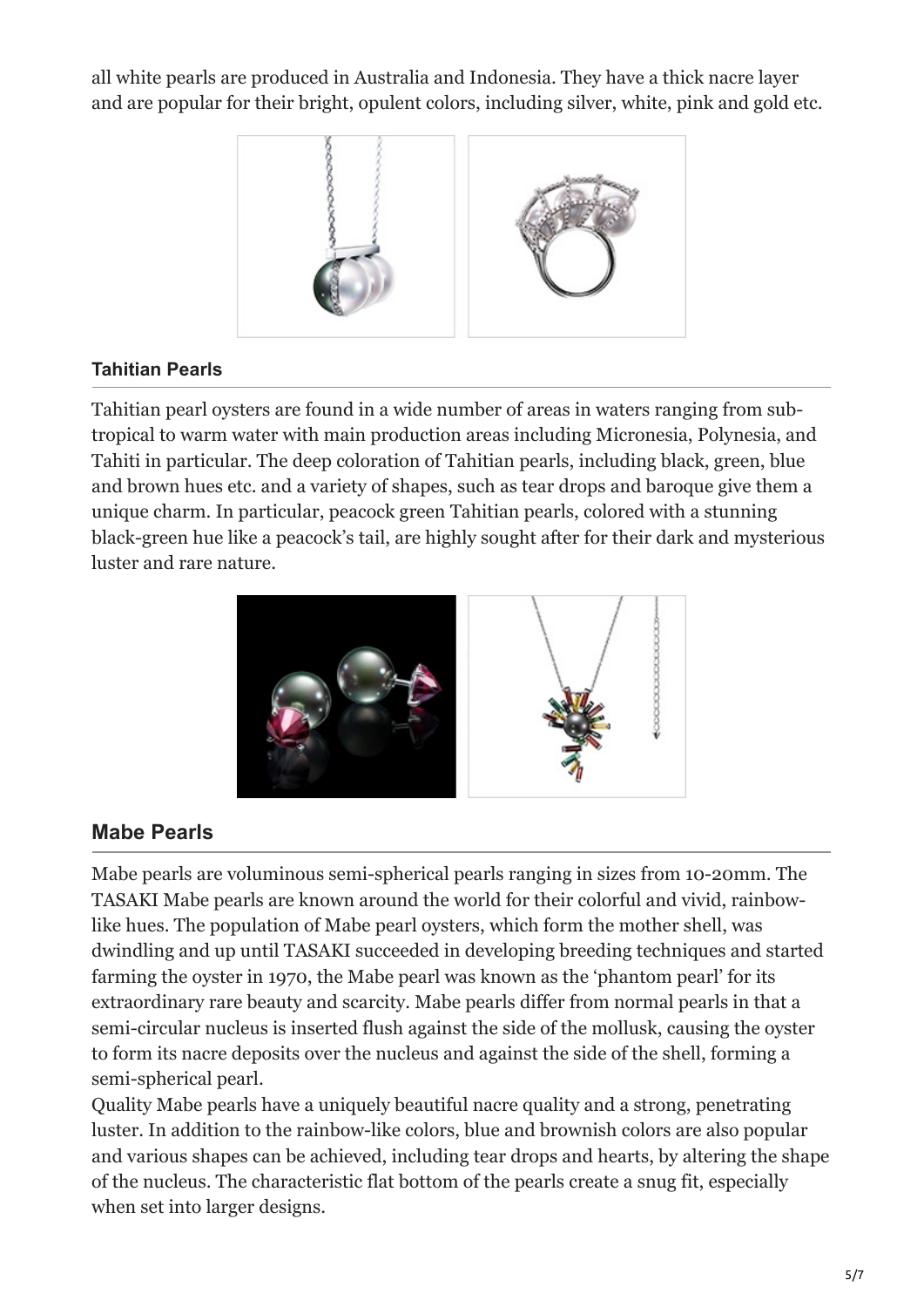

## **Freshwater Pearls**

Today, nearly all of the freshwater mussels used to produce freshwater pearls are farmed in China. Freshwater pearls have a good nacre layer and can be found in a large variety of shapes, including oval, tear drop, button and round etc. Sizes range from 2-10mm and they come in a range of different colors. Freshwater pearls have gained in popularity as they are relatively reasonably priced and can be used in a variety of jewelry designs.



# **Baroque Pearls**

The term 'baroque' comes from slang, barroco, used by Portuguese pearl merchants to describe an irregular shaped pearl. The term today is used to describe groups of pearls that fall outside the normal spherical pearl shape and can include tear drop, egg, button and all other irregular shapes, excluding semi-round. Baroque is not a type of pearl, but rather refers to the shape, therefore baroque pearls can be found in all other pearl varieties, including Akoya pearls, and there are a lot of creative and innovative pieces of jewelry that harness the unique characteristics of baroque pearls. The term 'Baroque Style' describing a style of art emphasizing elaborate ornamentation, which came about following the Renaissance period is derived from baroque pearls.